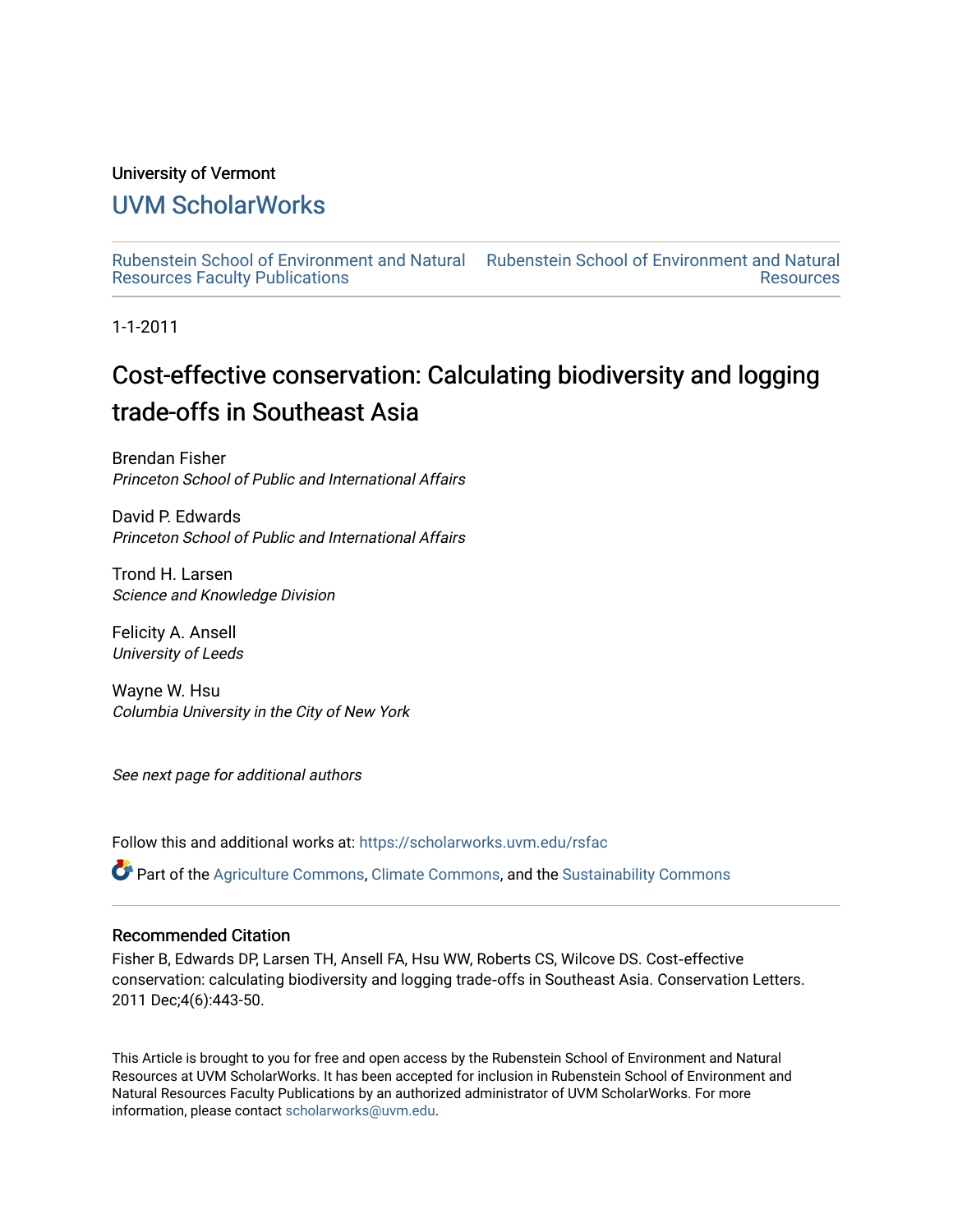### Authors

Brendan Fisher, David P. Edwards, Trond H. Larsen, Felicity A. Ansell, Wayne W. Hsu, Carter S. Roberts, and David S. Wilcove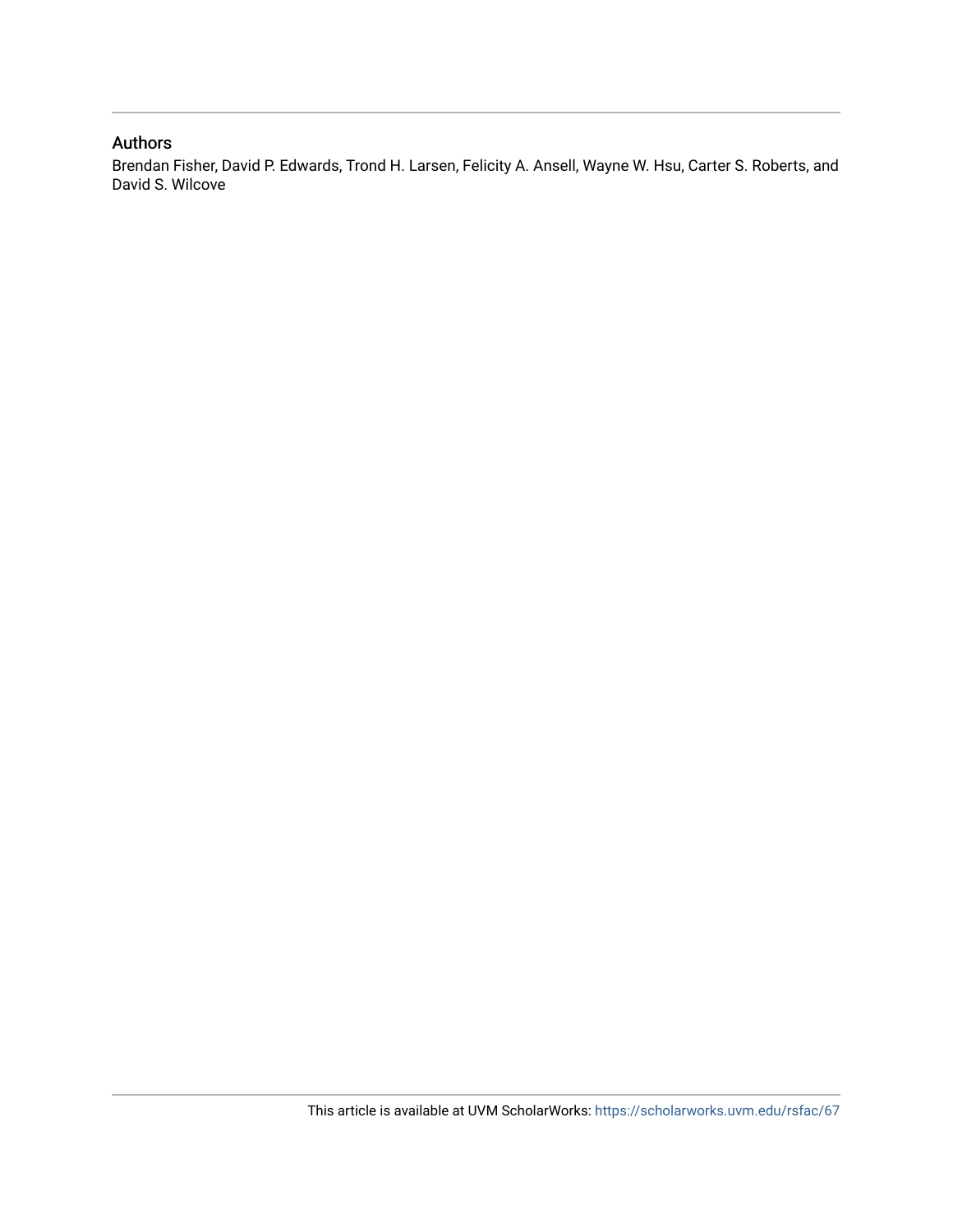### **LETTER**

# **Cost-effective conservation: calculating biodiversity and logging trade-offs in Southeast Asia**

Brendan Fisher**<sup>1</sup>**, David P. Edwards**<sup>1</sup>**, Trond H. Larsen**<sup>2</sup>**, Felicity A. Ansell**<sup>3</sup>**, Wayne W. Hsu**<sup>4</sup>**, Carter S. Roberts**<sup>5</sup>**, & David S. Wilcove**<sup>1</sup>***,***<sup>6</sup>**

1Program in Science, Technology and Environmental Policy, Woodrow Wilson School of Public and International Affairs, Princeton University, Princeton, NJ 08544, USA

<sup>2</sup> Science and Knowledge Division, Conservation International, 2011 Crystal Drive, Suite 500, Arlington, Virginia 22202, USA

<sup>3</sup> Institute of Integrative & Comparative Biology, University of Leeds, Leeds LS2 9JT, UK

<sup>4</sup> Department of Ecology, Evolution, and Environmental Biology, Columbia University, New York, NY 10027, USA

<sup>5</sup> World Wildlife Fund, Washington, DC 20037 USA

<sup>6</sup> Department of Ecology and Evolutionary Biology, Princeton University, Princeton, NJ 08544, USA

#### **Keywords**

Biodiversity conservation; birds; Borneo; cost-effectiveness; dung beetles; forest degradation; logging.

#### **Correspondence**

Brendan Fisher, Program in Science, Technology and Environmental Policy, Woodrow Wilson School of Public and International Affairs, Princeton University, Princeton, NJ 08544, USA. Tel: +1 (609) 258 2448; Fax: +1 (609) 258 6082. E-mail: bpfisher@princeton.edu

#### **Received**

20 April 2011 **Accepted** 27 July 2011

### **Editor**

Edward Webb

doi: 10.1111/j.1755-263X.2011.00198.x

#### **Abstract**

The Sundaland Biodiversity Hotspot of Southeast Asia is widely regarded as one of the most imperiled biodiversity hotspots due to high degrees of endemism coupled with extensive logging and forest conversion to oil palm. The large financial returns to these activities have made it difficult to conserve much of the region's lowland primary forest, suggesting a large trade-off between economic interests and biodiversity conservation. Here, we provide an empirical examination of the magnitude of this trade-off in Borneo. By incorporating both financial values and biodiversity responses across logging regimes, we show that selectively logged forests represent a surprisingly lowcost option for conserving high levels of biodiversity. In our study, the standing value of timber dropped from  $\sim$ \$10,460 ha<sup>-1</sup> to  $\sim$ \$2,010 ha<sup>-1</sup> after two logging rotations, yet these forests retained over 75% of bird and dung beetle species found in primary unlogged forest. We suggest that the conservation of selectively logged forests represents a highly cost-efficient opportunity to enlarge existing protected areas, improve connectivity between them, and to create new, large protected areas.

### **Introduction**

Four global biodiversity hotspots encompass Southeast Asia (Myers *et al.* 2000). The Sundaland Hotspot, home to ∼5% of the world's endemic plants and ∼3% of endemic vertebrates as defined in Myers *et al.* (2000), is widely recognized as one of the most imperiled hotspots in the world due to high levels of endemism coupled with extensive and accelerating deforestation (Myers *et al.* 2000; Brooks *et al.* 2002). Within this hotspot, historic lowland forest cover has been reduced by >70% (Fisher *et al.* 2011), and annual deforestation rates for Malaysia and Indonesia have increased by 8% and 18%, respectively, from the 1990–2000 period to the 2000–2005 period. The major drivers of forest cover change include the high timber value and yield of the region's forests (Fisher *et al*. 2011), as well as agricultural expansion for lucrative crops, especially oil palm (Sodhi *et al.* 2004; Koh & Wilcove 2008). The large financial returns to logging and oil palm create a sizable trade-off between financial profits and the creation of protected areas in lowland primary forest (Butler *et al.* 2009; Fisher *et al.* 2011). These high opportunity costs have made it difficult to conserve much of the lowland primary forests of Southeast Asia. For example, only 4% and 6% of the primary lowland forests in Malaysia and Indonesia, respectively, are fully protected (IUCN categories I–IV) (ITTO 2005).

Previous studies have shown that selectively logged forests, including those that have been intensively logged,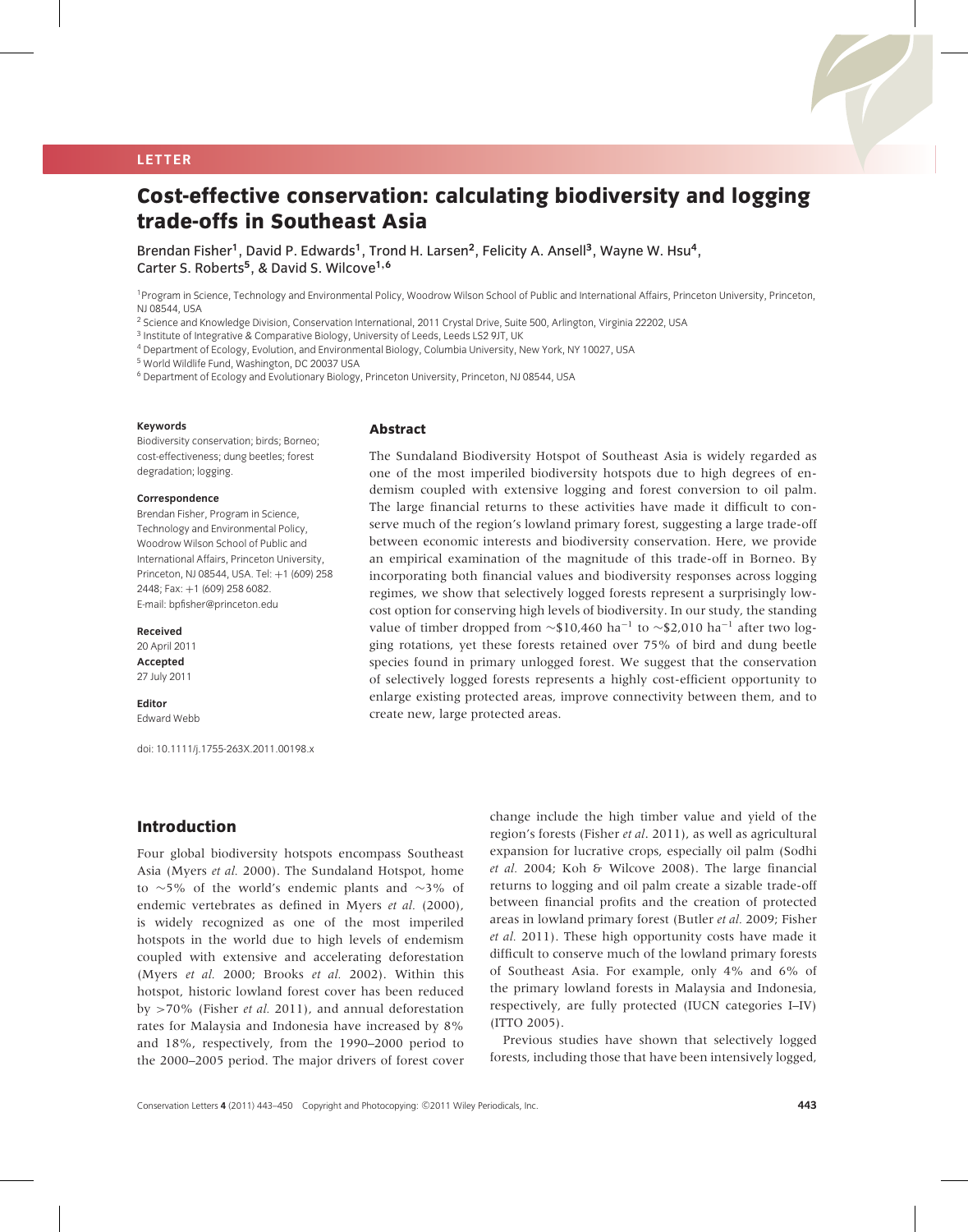retain a large fraction of their biodiversity (Africa: Owiunji & Plumptre 1998; Sekercioglu 2002, South America: Mason 1996; Peters *et al*. 2006, and Southeast Asia: Cannon *et al*. 1998; Berry *et al*. 2010; Edwards *et al*. 2011). What is needed is an improved understanding of how such production forests fit into conservation agendas both ecologically and financially (Shogren *et al.* 1999; Venter *et al.* 2009; Wilson *et al.* 2010). Understanding the actual trade-offs between biodiversity conservation and financial returns from logging is critical for developing effective conservation strategies. However, in order to quantify this trade-off, one needs accurate, detailed information on both biodiversity and the profitability of forest conversion from the same area.

Here, we look at the financial profits from logging lowland *Dipterocarpaceae* forests in the Sundaland region and relate them to biodiversity losses associated with logging. We calculate the standing timber values for unlogged, once-logged, and twice-logged forests in Sabah, Malaysian Borneo, using data derived from >300,000 ha of logging concessions over the past 40 years, as well as recent cost and auction-price data.

Our biodiversity data come from these same forests and include birds and dung beetles, which have been identified as two of the most cost-effective taxa to sample, as well as being good indicators of broader biodiversity trends (Gardner *et al.* 2008; Howard *et al.* 1998).

Taken together, these biodiversity and financial datasets give us an opportunity to provide an empirical analysis of the trade-offs between human modification of a landscape and biodiversity (see Daily *et al*. 2003; Polasky *et al*. 2008 for other examples). In doing so, it allows us to explore the role of costs in identifying efficient conservation agendas (Naidoo & Ricketts 2006; Wilson *et al.* 2010). Efficiency is an important goal for conservation, given the increasing isolation of protected areas (Defries *et al.* 2005), increasing habitat loss (Millennium Assessment 2005), and limited conservation funding (Balmford *et al.* 2003). Here, we show that conserving selectively logged forests is a cost-effective way to enlarge or connect existing protected areas in Southeast Asia. Logged forests also provide a large gain/low cost opportunity for creating new conservation areas in their own right. Since production forests (for timber) represent roughly 50% of Malaysian and Indonesian forest cover (ITTO 2005), it is important to understand the financial costs and biodiversity benefits of these lands.

#### **Methods**

We compiled timber data from the Yayasan Sabah Forest Management Area (YSFMA), where detailed prelogging and postlogging censuses were carried out, and all trees marked for removal were noted and measured. The forests in this management area were first logged between 1970 and 1990, and commercially valuable trees >60 cm dbh were removed ("once-logged forests"). Many of these concessions were then logged again between 2000 and 2007, with commercially valuable trees >40 cm dbh removed ("twice-logged forests"). We collapsed the detailed logging records to 12 tree species and a general category (Table S1). Finally, some logging coupes (totaling 58,400 ha) were completely cleared for other uses between 1 and 7 years after a second logging rotation.

For each of our three forest states (unlogged, once-, and twice-logged), we calculated the gross timber values based on the standing stock and government auction prices over 3 years for our 13 species categories (see online methods; Tables S1 and S2). In order to get *net* standing timber values, we subtracted logging costs from the gross timber values, using itemized cost data per cubic meter removed for 16 costing categories based on conventional logging techniques in the area. Costs included prefelling inventories, taxes and royalties, bucking and felling, transporting logs, and other production costs (see Table S3).

Our bird data were divided into two categories based on the method of data collection: understory birds surveyed via mist net transects, and all birds surveyed via point counts.

Birds were sampled between 2007 and 2009 on sites separated by >2 km within each forest type (see Edwards *et al.* 2011 for site locations). All birds were sampled using unlimited-radius point counts. At four sites within each forest type, 12 count stations were established at 250 m intervals (144 stations in total), and each station was visited for 15 minutes on three consecutive days. Understory birds were sampled at six sites within each forest type, with 15 mist nets erected along each of two transects positioned 500–800 m apart at each site. Nets were opened from 06.00–12.00 on three consecutive days (see Edwards *et al.* 2011 for details; 9,720 mist net hours in total), and birds were ringed with a unique number to prevent resampling. We also restricted our analysis to species that are not defined as canopy specialists (14 species removed).

We used standardized pitfall traps baited with human dung to sample dung beetles (Coleoptera: Scarabaeidae: Scarabaeinae) in 2009 (see Larsen and Forsyth 2005; Edwards *et al.* 2011;). At each of three sites within each forest category, 10 traps were spaced at 100 m intervals (90 traps in total) and traps were collected every 24 hours for 4 days and were rebaited after 2 days.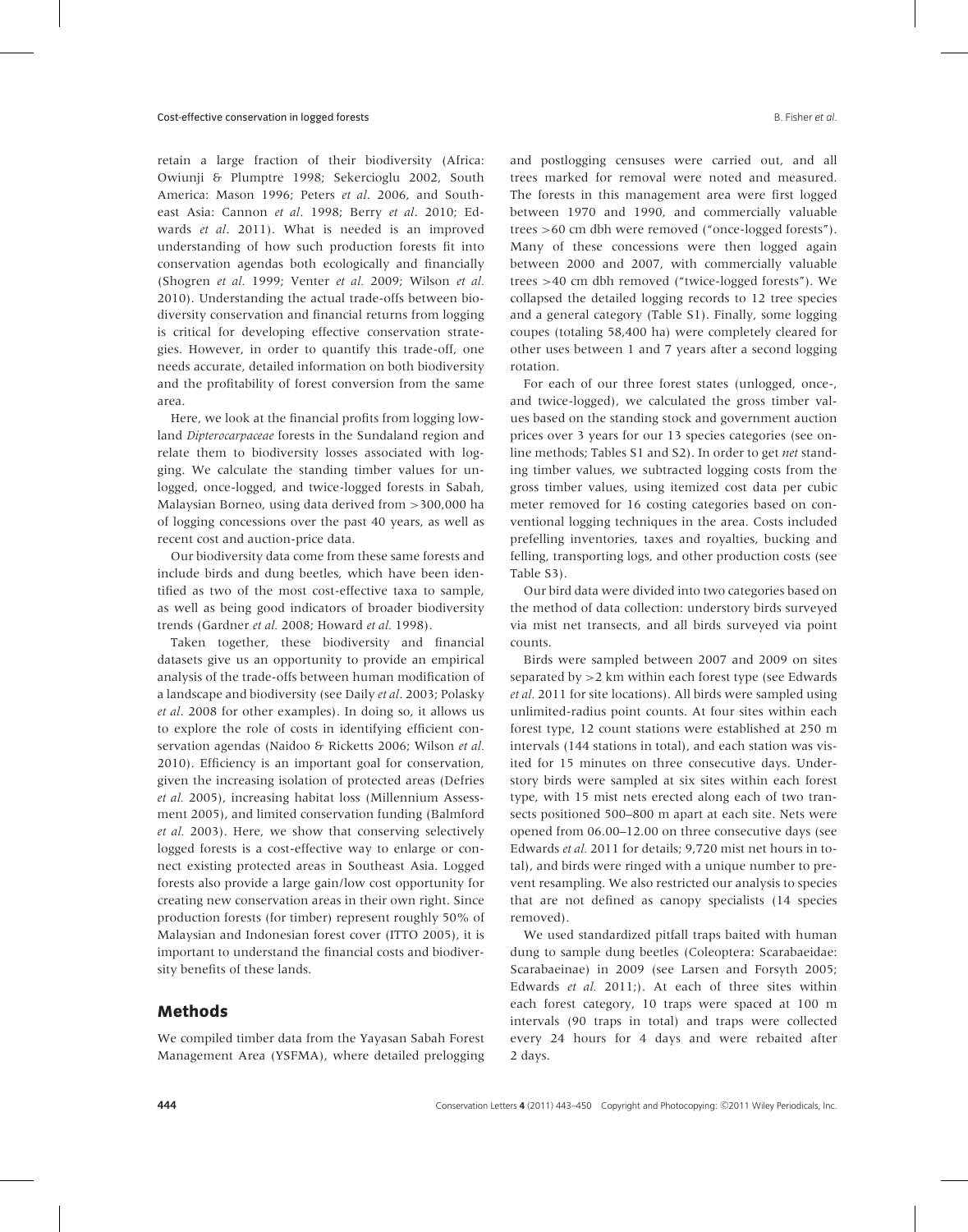

**Figure 1** Changes in standing timber value and species richness for all birds, understory birds, and dung beetles across unlogged (primary), once-logged, and twice-logged lowland forests. The left-hand *y*-axis corresponds to mean number of species per sampling unit and the right-hand *y*-axis corresponds to mean standing timber value per hectare in dollars (in 2009 U.S. dollars). Error bars equal one standard error (ns =  $P > 0.05$ ;

We used General Linear Models in GLMStat v. 5.7.7 (Ken Beath Publisher, http://www.ozemail.com. au/∼kjbeath/glmstat.html) to compare timber values and biodiversity metrics at our minimum sampling units (coupes, point counts, mist nets and pitfalls) between unlogged and once-logged forest and between once-logged and twice-logged forest. In all cases, residuals were normally distributed and homoscedastic. We also used GLM-Stat v. 5.7.7 to test the effect that distance from primary forest edge had on richness and abundance across our four biodiversity metrics for each of our species categories (all birds, understory birds and dung beetles) in logged forests.

#### **Results**

After the first logging rotation (mean extraction ∼113 ± 11 m<sup>3</sup> ha<sup>-1</sup>), the net value of the standing timber drops significantly from ∼\$10,460 ha−<sup>1</sup> to ∼\$4,000 ha−<sup>1</sup> (Figure 1, red line; GLM: *F*1,<sup>38</sup> = 139.7, *P* < 0.0001).

 $* = P < 0.05; ** = P < 0.01; ** * = P < 0.001; ** ** = P < 0.0001.$  (a) Changes in timber value and species richness. (b) Changes timber value and Red-Listed species (no dung beetles). (c) Changes in timber value and primary-forest species. (d) Changes in timber value and primary-forest species that remain at similar or greater abundances.

After the second cut, with a mean extraction of ∼31 ± 5 m<sup>3</sup> ha<sup>-1</sup>, the standing value of the remaining timber again drops significantly to ∼\$2,010 ha−<sup>1</sup> (Figure 1;  $F_{1,24} = 23.2, P < 0.0001$ . Thus, standing value of the twice-logged forest in our sample is 81% lower than unlogged forest. While drastic drops in potential financial returns across logging rotations are expected, they contrast markedly with the responses of birds and dung beetles to logging.

Logged forests retained much of their biodiversity, as illustrated in four related ways. First, the mean number of bird species recorded per sampling unit shows no significant changes across unlogged, once-logged, and twicelogged forests (Figure 1a; all  $P > 0.05$ ). The mean number of dung beetles recorded per sampling unit does show a significant decline between the unlogged and oncelogged forests ( $F_{1,58} = 9.6$ ,  $P = 0.003$ ), but no further decline between once-logged and twice-logged forests  $(P > 0.1)$ .

Second, focusing on the total number of bird species on the IUCN Red List of endangered species that were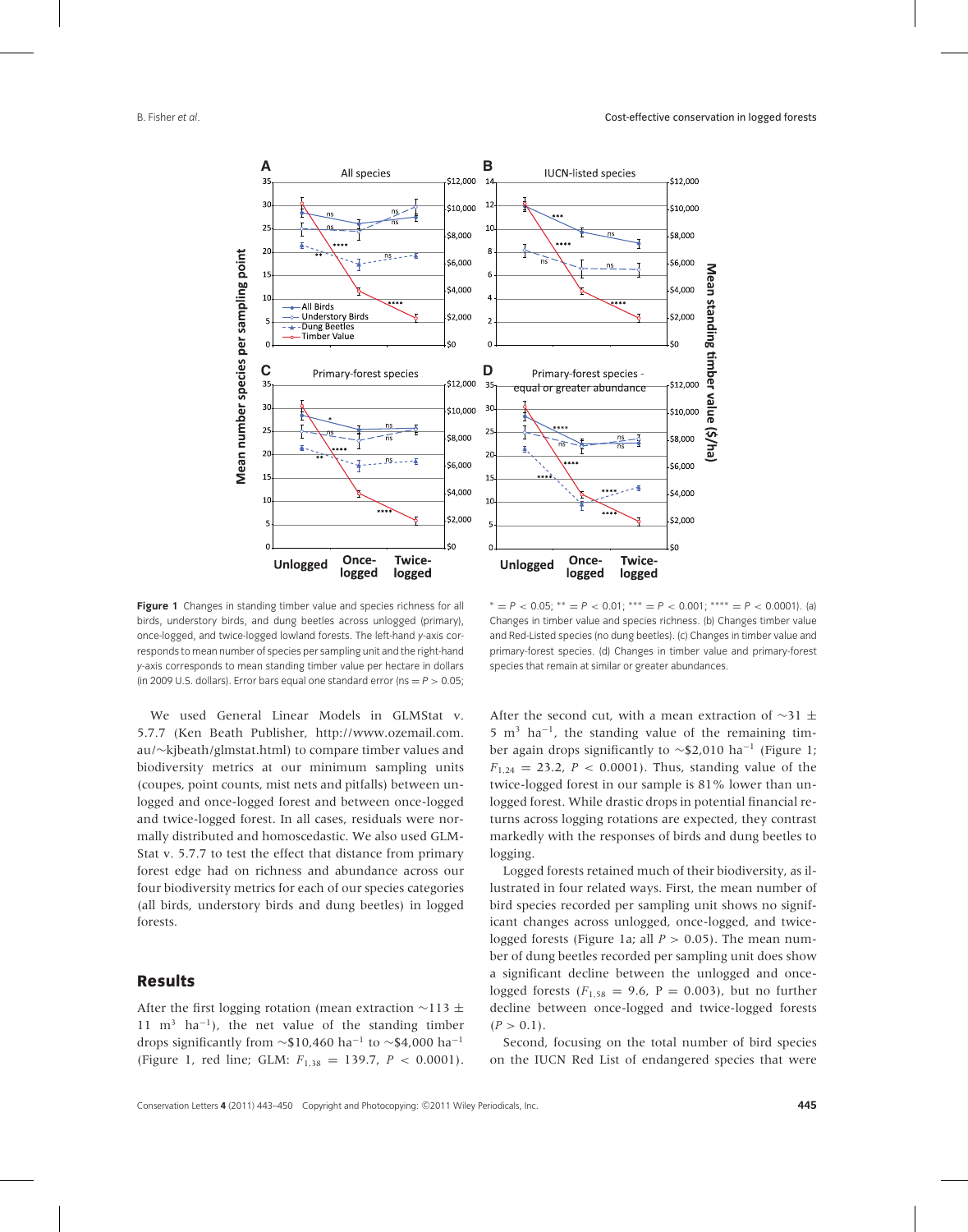recorded in our unlogged, once-logged, and twice-logged forests, we find a statistically significant drop in species richness of Red-listed birds from unlogged forests to oncelogged forests for "all birds" ( $F_{1,94} = 15.3$ ,  $P = 0.0002$ ), but no further change from once- to twice-logged forest  $(P = 0.09)$ ; Figure 1b). Also there was no significant change in Red-listed understory birds across logging regimes (both  $P > 0.1$ ). (Dung beetles have yet to be assessed by the IUCN.) See Table 1 for a list of Red-listed birds found in each forest category.

Third, we looked at which species present in unlogged forest (herein termed "primary-forest species") remain in the once- and twice-logged forests, since primary-forest species are the ones most likely to be imperiled by ongoing logging. (Using only total species richness for logged forests could mask losses of sensitive species due to an influx of species associated with degraded or early successional habitats). We see a statistically significant decline in primary-forest species between unlogged and oncelogged forests for "all birds" sampled via point counts  $(F_{1,94} = 5.6, P = 0.02)$  and for dung beetles  $(F_{1,58} = 7.4,$  $P = 0.009$ , but no significant decline for understory birds sampled via mist nets ( $P > 0.3$ ; Figure 1c). Further, there are no significant differences for primary-forest birds or dung beetles between once- and twice-logged forests (all  $P > 0.2$ ).

Fourth, because simple presence/absence measures can mask declines in abundance of primary-forest species within the logged forests, we also looked at primaryforest species that are found in equal or greater densities in logged forests (Figure 1d). This revealed a significant decline after a first logging rotation for "all birds"  $(F_{1,94} = 21.7, P < 0.0001)$ , but no further loss with a second logging rotation ( $P > 0.8$ ). There was no significant change in understory birds across logging rotations (both  $P > 0.1$ ). For dung beetles, there was a significant decline between the unlogged and once-logged forest  $(F_{1.58} = 189.6, P < 0.0001)$ , but then a significant increase in the number of species found at greater or equal abundances after a second logging rotation ( $F_{1,58} = 23.8$ ,  $P < 0.0001$ ).

We tested to see if the high level of species retention in these logged forests was a function of distance from the primary unlogged forest, which would be indicative of either a rescue effect (populations in logged forest sustained by emigration from unlogged forest) or a spillover effect (individual birds and beetles wandering out of the unlogged forest). Even though our logged sites were at varying distances from unlogged forests (1.1–21.3 km), we found no statistically significant effect of distance on species richness or abundance of individuals in any of our four metrics (Table S4, Figure S1). Moreover, many bird species in the logged forests showed evidence of lo-

**Table 1** Total number of individuals of IUCN Red-listed bird species recorded in each forest type–unlogged (UL), once-logged (1L), and twicelogged (2L)—using point counts and mist netting. Species in **bold** are endemic to Borneo

| Species                   | Point counts      |                |                |          | Mist nets      |                |                |
|---------------------------|-------------------|----------------|----------------|----------|----------------|----------------|----------------|
|                           | IUCN <sup>a</sup> | UL             | 1L             | 2L       | UL             | 1L             | 2L             |
| Arborophila charltonii    | <b>NT</b>         | 10             | 14             | 21       |                |                |                |
| Rollulus roulroul         | <b>NT</b>         | 1              | $\Omega$       | 0        |                |                |                |
| Lophura ignita            | <b>NT</b>         | 0              | $\overline{2}$ | 3        |                |                |                |
| Argusianus argus          | <b>NT</b>         | 36             | 13             | 6        |                |                |                |
| Ichthyophaga humilis      | <b>NT</b>         | 1              | 0              | $\Omega$ |                |                |                |
| Spizaetus nanus           | VU                | 1              | 1              | 1        |                |                |                |
| Treron capellei           | VU                | 3              | 0              | 0        |                |                |                |
| Psittinus cyanurus        | <b>NT</b>         | $\overline{2}$ | $\Omega$       | 13       |                |                |                |
| Psittacula longicauda     | <b>NT</b>         | 1              | $\Omega$       | $\Omega$ |                |                |                |
| Cuculus vagans            | <b>NT</b>         | $\overline{4}$ | 5              | $\Omega$ | 1              | $\Omega$       | $\Omega$       |
| Carpococcyx radiatus      | <b>NT</b>         | $\overline{2}$ | $\overline{2}$ | 0        |                |                |                |
| Centropus rectunguis      | VU                | 15             | 9              | 15       |                |                |                |
| Batrachostomus auritus    | <b>NT</b>         | 1              | 0              | 0        |                |                |                |
| Harpactes kasumba         | <b>NT</b>         | 10             | 5              | $\Omega$ |                |                |                |
| Harpactes diardii         | <b>NT</b>         | 22             | 17             | 6        | 0              | 1              | 2              |
| Harpactes orrhophaeus     | <b>NT</b>         | 1              | 0              | 0        |                |                |                |
| Harpactes duvaucelii      | <b>NT</b>         | 13             | 3              | 12       | 0              | 0              | 3              |
| Actenoides concretus      | <b>NT</b>         |                |                |          | 5              | 0              | 1              |
| Alcedo euryzona           | VU                |                |                |          | $\Omega$       | 6              | $\Omega$       |
| Anthracoceros malayanus   | <b>NT</b>         | 14             | 7              | 16       |                |                |                |
| <b>Buceros rhinoceros</b> | <b>NT</b>         | 42             | 24             | 11       |                |                |                |
| Rhinoplax vigil           | <b>NT</b>         | 24             | 8              | 3        |                |                |                |
| Aceros comatus            | <b>NT</b>         | 7              | $\overline{2}$ | 0        |                |                |                |
| Megalaima mystacophanos   | <b>NT</b>         | 19             | 17             | 31       |                |                |                |
| Megalaima henricii        | <b>NT</b>         | 18             | $\overline{2}$ | 1        |                |                |                |
| Indicator archipelagicus  | <b>NT</b>         |                |                |          | 1              | 0              | 0              |
| Dinopium rafflesii        | <b>NT</b>         | 0              | 0              | 1        |                |                |                |
| Meiglyptes tukki          | <b>NT</b>         | 16             | 10             | 9        | 1              | $\overline{2}$ | 3              |
| Calyptomena viridis       | NT                | 3              | 4              | 3        | 5              | $\Omega$       | 1              |
| Eurylaimus ochromalus     | <b>NT</b>         | 54             | 45             | 42       |                |                |                |
| Pitta caerulea            | <b>NT</b>         | 4              | 1              | $\Omega$ |                |                |                |
| Pitta baudii              | VU                | 16             | 11             | 7        | 5              | 3              | $\overline{2}$ |
| Pitta ussheri             | <b>NT</b>         | 21             | 19             | 29       | $\overline{2}$ | $\overline{2}$ | 3              |
| Aegithina viridissima     | <b>NT</b>         | 25             | 43             | 38       |                |                |                |
| Pityriasis gymnocephala   | NT                | 7              | 9              | 1        |                |                |                |
| Pericrocotus igneus       | <b>NT</b>         | 7              | $\overline{2}$ | 1        |                |                |                |
| Oriolus xanthonotus       | <b>NT</b>         | 17             | 37             | 35       |                |                |                |
| Platylophus galericulatus | NT                | 19             | 12             | 1        |                |                |                |
| Platysmurus leucopterus   | NT                | 22             | 9              | 10       |                |                |                |

all ICN status.

 $NT =$  near threatened.

 $VU = v$ ulnerable.

cal breeding, such as territory holding and forming family parties with juveniles (Edwards *et al.* 2011, see also Yap *et al.* 2007).

Our four metrics thus show that despite large-scale conventional logging, these forests provide an important habitat for forest-dwelling birds and dung beetles and for imperiled birds. At the same time, if we view financial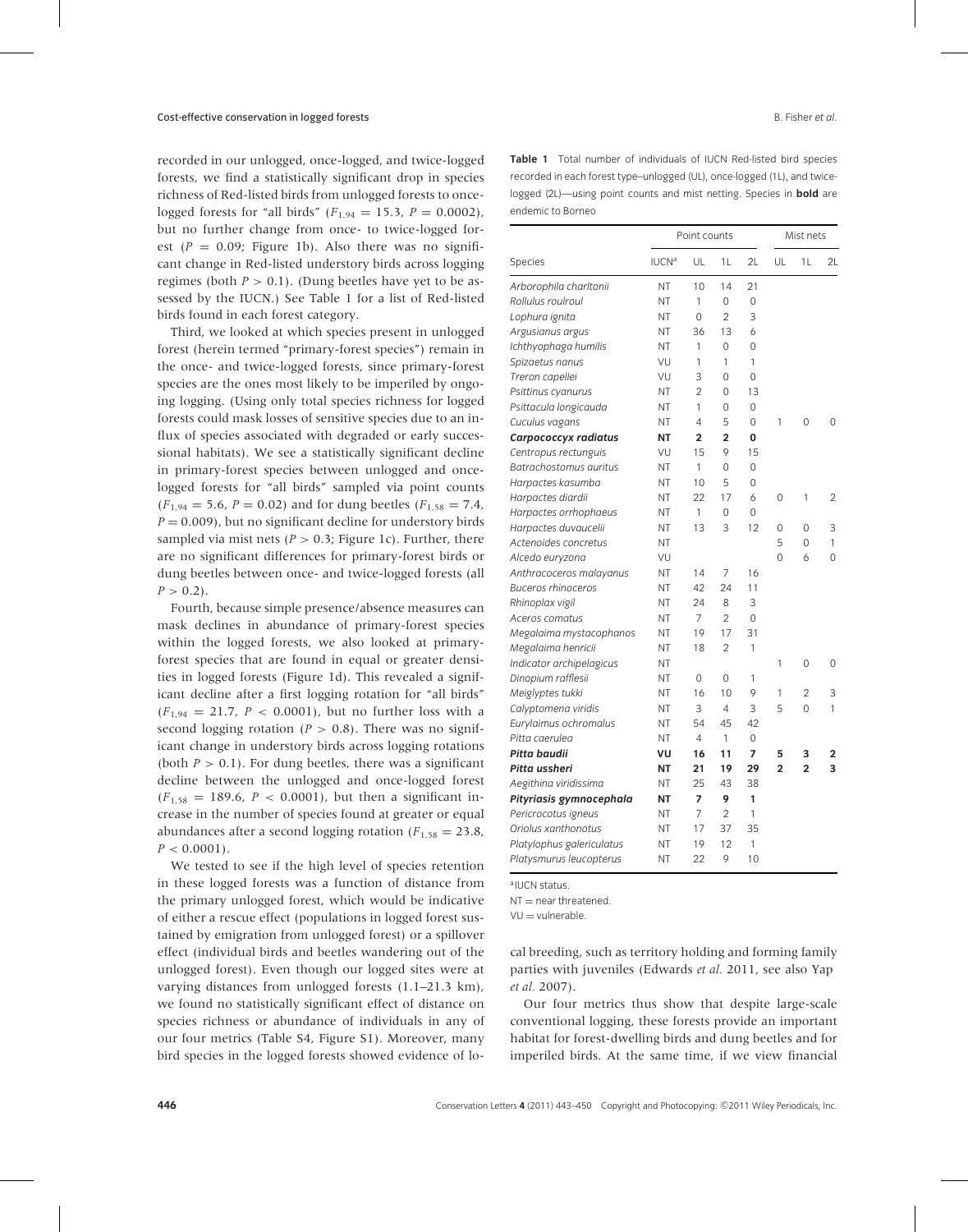returns from logging as *indicative* of the opportunity cost of conservation for these forests, it is 60–80% cheaper to offset the financial gains from logged forests compared to unlogged forests. As a result, the cost of offsetting a single hectare of unlogged forest is equal to the cost of offsetting 2.5 and 5 ha of once-logged and twice-logged forest, respectively, while still retaining high levels of forestdwelling and imperiled species (Figure 1).

#### **Discussion**

While previous research has explored the biodiversity impacts of logging in Southeast Asia, none has examined the financial gains of logging in relation to biodiversity losses within the same forests. This is primarily due to the difficulty in obtaining accurate and detailed logging records and biodiversity surveys from the same sites. The logging profits reported here for Borneo might be biased upwards due to the potential of declining marginal value of subsequently logged lands (e.g., timber companies may log the best lands first), as well as incremental cost increases as logging continues (e.g., transportation costs). However, the logging regime and the volume of wood extracted seem to be typical for lowland forests in Borneo (Marsh & Greer 1992; Curran *et al.* 2004), as well as across Southeast Asia in *Dipterocarpaceae*-dominated forests (Putz *et al*. 2001; Sist *et al*. 2003), and there is evidence to suggest a wider applicability of our financial analysis to other parts of Southeast Asia (Sheeran 2006).

Previous studies confirm that numerous species across diverse taxa persist in logged forests in Southeast Asia, including mammals, amphibians, ants, trees, and herbaceous plants (Cannon *et al*. 1998; Berry *et al*. 2010). Paralleling these studies is a suite of additional studies noting the critical importance of assessing the costs of conservation (Ando *et al.* 1998; Shogren *et al.* 1999; Balmford *et al.* 2003; Naidoo & Ricketts 2006).

By incorporating both financial values and biodiversity responses across logging rotations, we are able to show that the costs of conservation across unlogged, once-, and twice-logged forests vary more than the biodiversity benefits—that is, even twice-logged forests retain over 75% of species of understory birds  $(n = 68 \text{ species})$ , all birds ( $n = 140$  species), and dung beetles ( $n = 49$ species), while the standing value of timber drops by 81% (Figure 2). Due to this larger variation in costs compared to benefits, incorporating costs in a conservation agenda for this landscape is critical in order to efficiently allocate limited conservation funding (Ando *et al.* 1998).

Given their potential cost-effectiveness, logged forests represent an opportunity to increase connectivity between protected areas and to enlarge existing parks, two goals that are becoming increasingly urgent in Southeast



**Figure 2** Percentage changes in number of species from unlogged (primary) forests and standing timber values across unlogged, once-, and twice-logged forests. Values from unlogged (primary) forests are taken as the baseline, i.e., 100%.

Asia as existing parks are illegally degraded or become increasingly isolated by conversion of adjacent areas to oil palm plantations and other agricultural lands (Defries *et al.* 2005; Sodhi *et al.* 2010). Logged forests also represent important targets for conservation in their own right given the large biodiversity benefits potentially delivered at much lower cost.

We studied how a change in the "state" of the forest affects biodiversity, but we did not address how the area of extent of these states affects our results. In our study area, ∼90% of the primary forests have been logged. Our analysis of distance effects suggests that for forest bird and dung beetle communities at the scale of our study, the biological value of logged forests is not simply due to rescue effects or spillover effects (Table S4). However, this does not eliminate the possibility that source-sink dynamics could be important for particular species.

Species that are either restricted to unlogged forest or decline markedly in abundance following logging pose an especially difficult challenge for conservationists in Southeast Asia. At our level of sampling effort, four bird species (*Treron capellei, Harpactes oreskios, Pitta guajana,* and *Aethopyga temminckii*) and one dung beetle (*Onthophagus sarawacus*) showed statistically significant declines following logging (Edwards *et al.* 2011). In the case of birds, there were a number of other species that were absent in logged forest; these were either species that are inherently rare but typically restricted to unlogged forests (e.g., *Indicator archipelagicus*; Lambert 1992), or species that preferred agricultural landscapes and are therefore rare in any forest type (e.g., *Copsychus saularis*). Additionally, all three of our metrics involving dung beetles (Figures 1a, c, and d) show significant declines after a first logging rotation, although these declines do not continue into the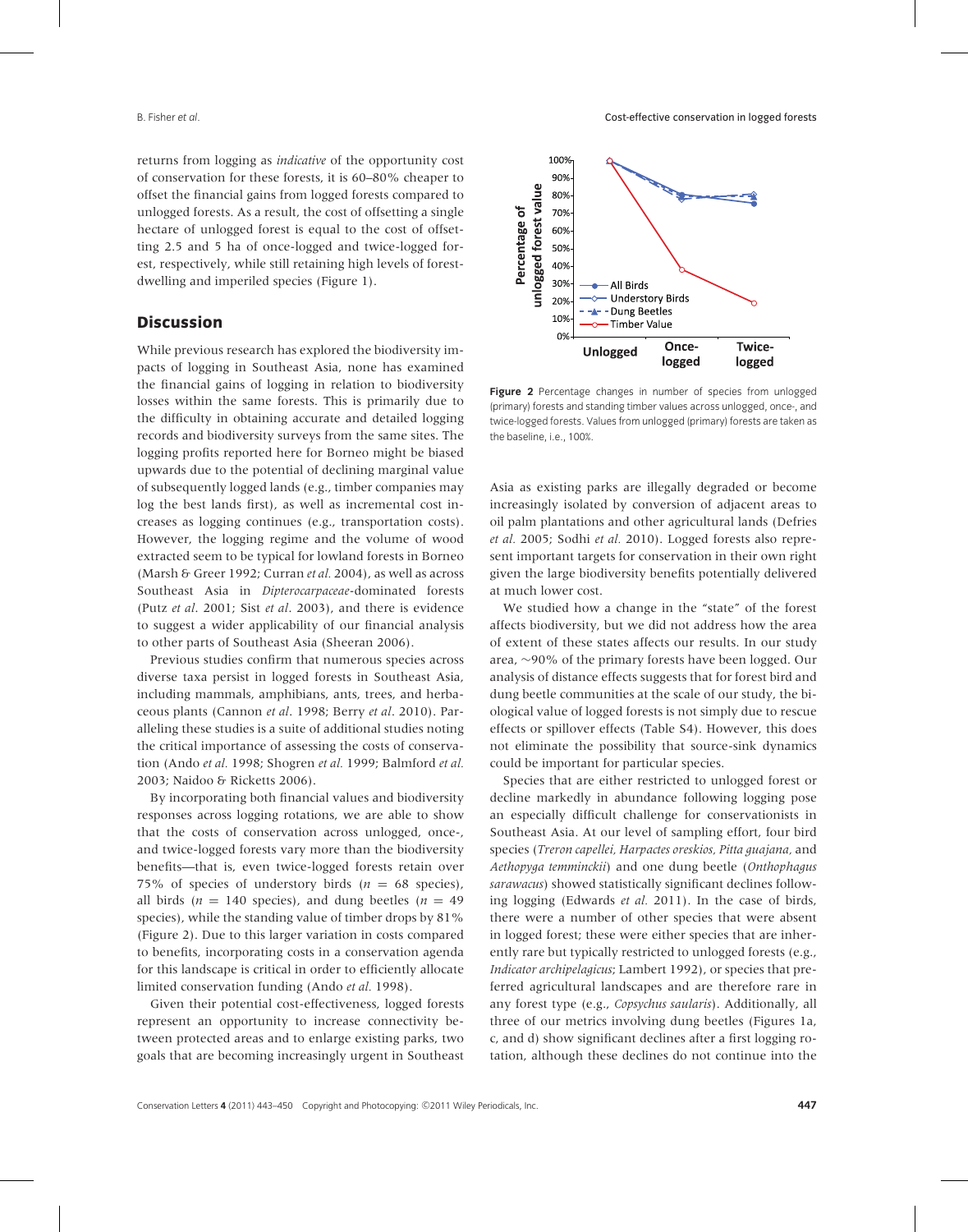second rotation. Protecting such species must be a priority; however, the opportunity costs of conserving them, especially if they require large tracts of unlogged forest, could be enormous (Fisher *et al.* 2011).

Enlarging existing protected areas by acquiring logged forests can ensure larger, more viable populations of forest-dwelling species and reduce deleterious edge effects. Moreover, well-protected logged forests are likely to recover over time and therefore represent not only important current habitat for species, but also future habitat for species that require mature forests and cannot tolerate logged forests. For such species, maintaining connectivity between logged forests and unlogged forests is likely to be important in order to permit eventual dispersal into the recovering logged forest.

Our analysis ignores a critical driver of forest cover change in Southeast Asia: the expansion of oil palm plantations (Koh & Wilcove 2008; Koh & Ghazoul 2010). Recent analysis suggests that over 55% of oil palm expansion in Malaysia and Indonesia between 1990–2005 came at the expense of forests (Koh & Wilcove 2008), and over 90% of the total agricultural expansion in the 1980s and 1990s in this region came at the expense of forests (Gibbs *et al*. 2010). Oil palm alone is a remarkably lucrative crop, with plantations showing net profits over the lifetime of a plantation up to \$10,000 ha−<sup>1</sup> (Butler *et al.* 2009).

The threat of oil palm plantations to forested land affects conservation planning in complicated ways. First, if both selectively logged and unlogged forests are equally suitable for oil palm plantations then the inclusion of their foregone oil palm profits changes only the magnitude of opportunity costs, not the relative difference between returns to conversion of unlogged, once-, and twice-logged forests. This is because the opportunity cost of foregoing oil palm agriculture for conservation can be equally applied across unlogged, once-logged, and twicelogged forests due to the equal suitability of the land for plantations. However, the biodiversity metrics would change drastically with the inclusion of oil palm landscapes as several studies have shown catastrophic losses of species across multiple taxa when forests are converted to oil palm (Fitzherbert *et al.* 2008; Edwards *et al.* 2010). Thus, while conserving unlogged forests is critically important, protecting logged forests from becoming oil-palm plantations emerges as a critical and cost-effective conservation strategy for stemming large losses of biodiversity.

In cases where both logged and unlogged forests are unlikely candidates for agricultural expansion, one could make the argument that conservation funds need not be spent on these lands, because they are already delivering biodiversity benefits. However, if the lack of threat is a function of the sociopolitical system, rather than biophysical factors (e.g., zoning restrictions or the price point

for crude palm oil as opposed to slope or soil conditions), then the threat may be only temporarily abated. In such cases, the call for actively pursuing the protection of logged forests is warranted. The difficult choice materializes when, in light of limited conservation funds, one must decide between protecting unlogged forests without agricultural opportunity costs and twice-logged forests with agricultural opportunity costs. In such cases, the financial cost (per hectare) of protection could be similar for both landscapes (see Fisher *et al*. 2011), but the biodiversity benefits would favor unlogged forests (assuming no fundamental differences in the matrices surrounding these areas). This is a situation in which spatial modeling of the full opportunity costs of conservation is critical, and also one in which an understanding of the carbon profiles is necessary, especially in the context of deploying funds like REDD+.

Despite the significant obstacle to conservation that oil palm plantations represent, the area under logging concessions still dwarfs that under oil palm. For example, Indonesia, the world's biggest oil palm producer, has ∼9.7 million ha under oil palm but ∼46 million ha of natural forest in logging concessions (ITTO 2005; Koh & Ghazoul 2010), suggesting there are many opportunities for conservation efforts directed at logged forests that are not currently under threat of conversion to oil palm. However, given the potential future expansion of oil palm plantations and other land developments onto selectively logged lands, the fate of much of Southeast Asia's biodiversity may ultimately hinge on whether the conservation community can overcome the opportunity cost of oil palm (Butler *et al.* 2009) or can encourage the implementation of large-scale landscape planning in order to reliably protect areas critical for biodiversity (Venter *et al.* 2009).

The bird and dung beetle losses that occur during logging are not trivial, and our results should not be used to suggest that, by logging primary forests, governments could gain huge financial profits at little cost to biodiversity. The logging of primary forests precipitates a significant loss of biodiversity, as shown in all four of our indicators. Beyond biodiversity, Southeast Asia's lowland *dipterocarp* forests provide numerous ecosystem services, including carbon storage, regulation of river flows and sedimentation, and a variety of aesthetic and cultural benefits. In some cases, these ecosystem services have quantifiable economic values, such that the logging of primary forests will predicate (sometimes large) social costs. We did not calculate the trade-off curves for these wider ecosystem services with respect to logging. However, new and future regulation and market-based incentives for forest conservation (e.g., payments for ecosystem services and REDD+) will have to incorporate these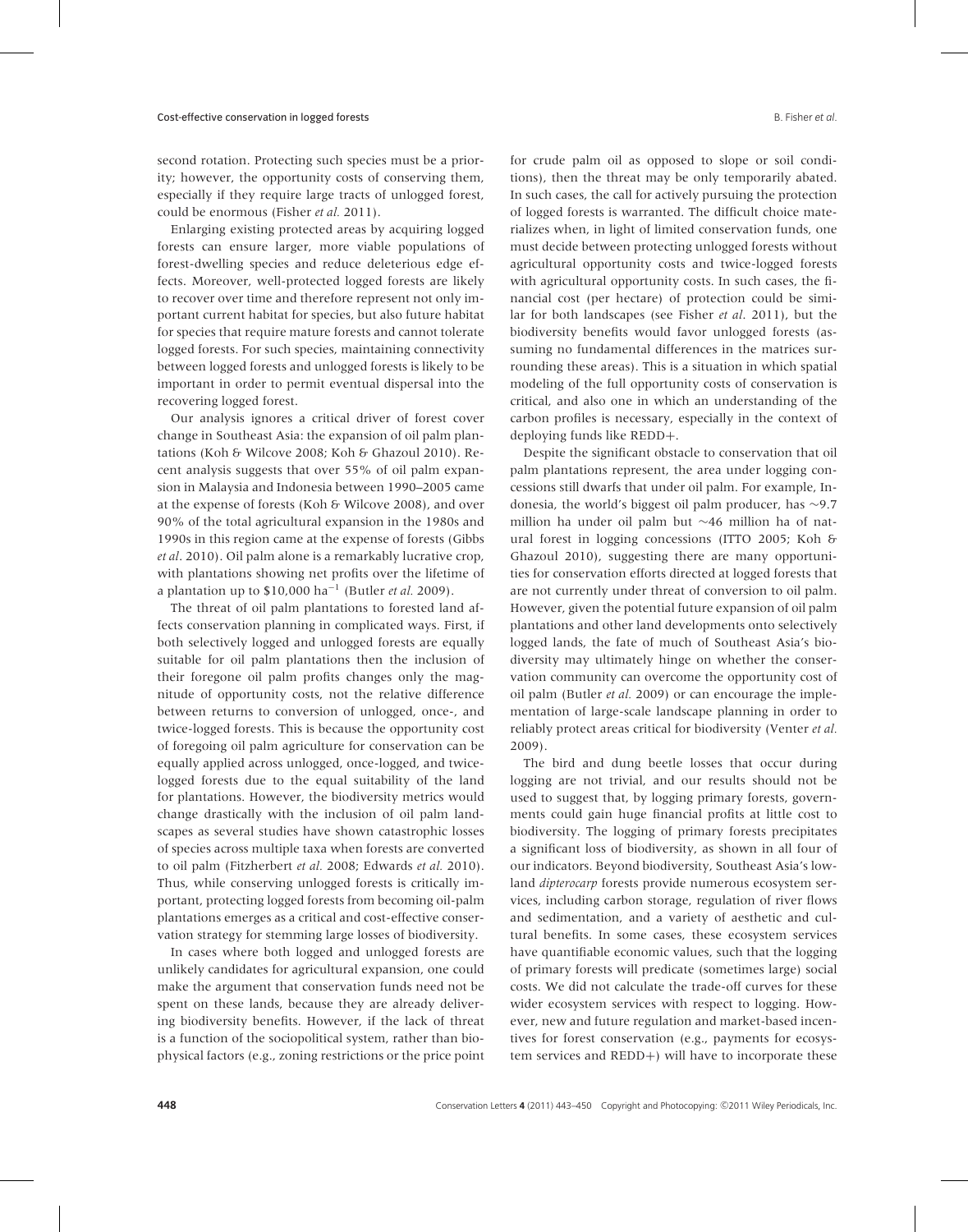wider social values (including foregone benefits to local, forest-dependent communities) for a fuller understanding of conservation trade-offs (Ghazoul *et al.* 2010). Finally, we did not assess the consequences for ecosystem processes stemming from species loss and population declines due to logging which, in turn, could affect some of these wider ecosystem service values.

Notwithstanding these caveats, our results clearly show that under a typical logging regime in Borneo—and probably across wider areas of Sundaland—there is a nonlinear relationship between biodiversity and financial returns, such that there is not a direct trade-off between the two. Therefore, where economic constraints make it difficult to protect more unlogged forests, the protection of selectively logged forests to connect or expand existing protected areas or as stand-alone reserves, provides a cost-effective way to conserve much of the biodiversity of Southeast Asia's rapidly disappearing lowland forests.

#### **Acknowledgments**

We would like to thank Ian Bateman, Brett Day, Lyndon Estes, Xingli Giam, Lian Pin Koh, Sian Morse-Jones, Kenneth Mulder, Navjot Sodhi, and the Drongos Group at Princeton University for valuable discussions related to this manuscript. We also thank Yayasan Sabah, Danum Valley Management Committee, Sabah Parks, the State Secretary, Sabah Chief Minister's Departments and the Economic Planning Unit of the Prime Minister's Department for permission to conduct research. B.F. was supported by a STEP fellowship at Princeton University, D.P.E. by a Leverhulme Trust research grant, and T.H.L. by a fellowship from Kathryn Fuller Science for Nature Fund, WWF-US. Additional support was provided by a grant from the High Meadows Foundation to D.S.W.

#### **Supporting Information**

Additional Supporting Information may be found in the online version of this article, including Supplementary Methods and References.Methods and References.

**Table S1:** Timber species and volumes extracted from ∼310,000 ha of *Dipt.* dominated lowland rainforest in Sabah, Malaysia

**Table S2:** Auction prices for species felled in logging records

**Table S3:** Cost estimates for conventional logging practices in *Dipt*. dominated lowland rainforests—Malaysia

**Table S4:** Results for testing the role of distance from primary forests for our biodiversity results

Figure S1: The only model for testing distance effect with *P*-value <0.1 was understory birds for total species richness ( $R^2$  =0.26,  $F_{1,10}$ =3.6,  $P = 0.87$ ). This suggested a positive relationship with distance, i.e., not supportive of rescue effects. *Y*-axis is total abundance of understory birds, Filled markers represent once-logged forests, and open markers represent twice-logged forests.

Supplementary References

Please note: Wiley-Blackwell is not responsible for the content or functionality of any supporting materials supplied by the authors. Any queries (other than missing material) should be directed to the corresponding author for the article.

#### **References**

- Ando, A., Camm, J., Polasky, S., Solow, A. (1998) Species distributions, land values, and efficient conservation. *Science* **279**, 2126–2128.
- Balmford, A., Gaston, K.J., Blyth, S., James, A., Kapos, V. (2003) Global variation in terrestrial conservation costs, conservation benefits, and unmet conservation needs. *Proc Natl Acad Sci USA* **100**, 1046–1050.
- Berry, N.J., Phillips, O.L., Lewis, S.L. *et al*. (2010) The high value of logged tropical forests: lessons from northern Borneo. *Biodivers Conserv* **19**, 985–997.
- Brooks, T.M., Mittermeier, R.A., Mittermeier, C.G. *et al*. (2002) Habitat loss and extinction in the hotspots of biodiversity. *Conserv Biol* **16**, 909–923.
- Butler, R.A., Koh, L.P., Ghazoul, J. (2009) REDD in the red: palm oil could undermine carbon payment schemes. *Conserv Lett* **2**, 67–73.
- Cannon, C.H., Peart, D.R., Leighton, M. (1998) Tree species diversity in commercially logged Bornean rainforest. *Science* **281**, 1366–1368.
- Curran, L.M., Trigg, S.N., McDonald, A.K. *et al*. (2004) Lowland forest loss in protected areas of Indonesian Borneo. *Science* **303**, 1000–1003.
- Daily, G.C., Ceballos, G., Pacheco, J., Suzan, G., Sanchez-Azofeifa, A. (2003) Countryside biogeography of neotropical mammals: conservation opportunities in agricultural landscapes of Costa Rica. *Conserv Biol* **17**, 1814–1826.

DeFries, R., Hansen, A., Newton, A.C., Hansen, M.C. (2005) Increasing isolation of protected areas in tropical forests over the past twenty years. *Ecol Appl* **15**, 19–26.

Edwards, D.P., Hodgson, J.A., Hamer, K.C. *et al*. (2010) Wildlife-friendly oil palm plantations fail to protect biodiversity effectively. *Conserv Lett* **3**, 236–242.

Edwards D.P., Larsen T.H., Docherty T.D.S. *et al.* (2011) Degraded lands worth protecting: the biological importance of Southeast Asia's repeatedly logged forests.*Proc Roy Soc B* **278**, 82–90.

Fisher, B., Edwards, D.P., Giam, X., Wilcove, D.S. (2011) The High Costs of Conserving Southeast Asia's Lowland Rainforests. *Fron Ecol Evol* **9**, 329–334.